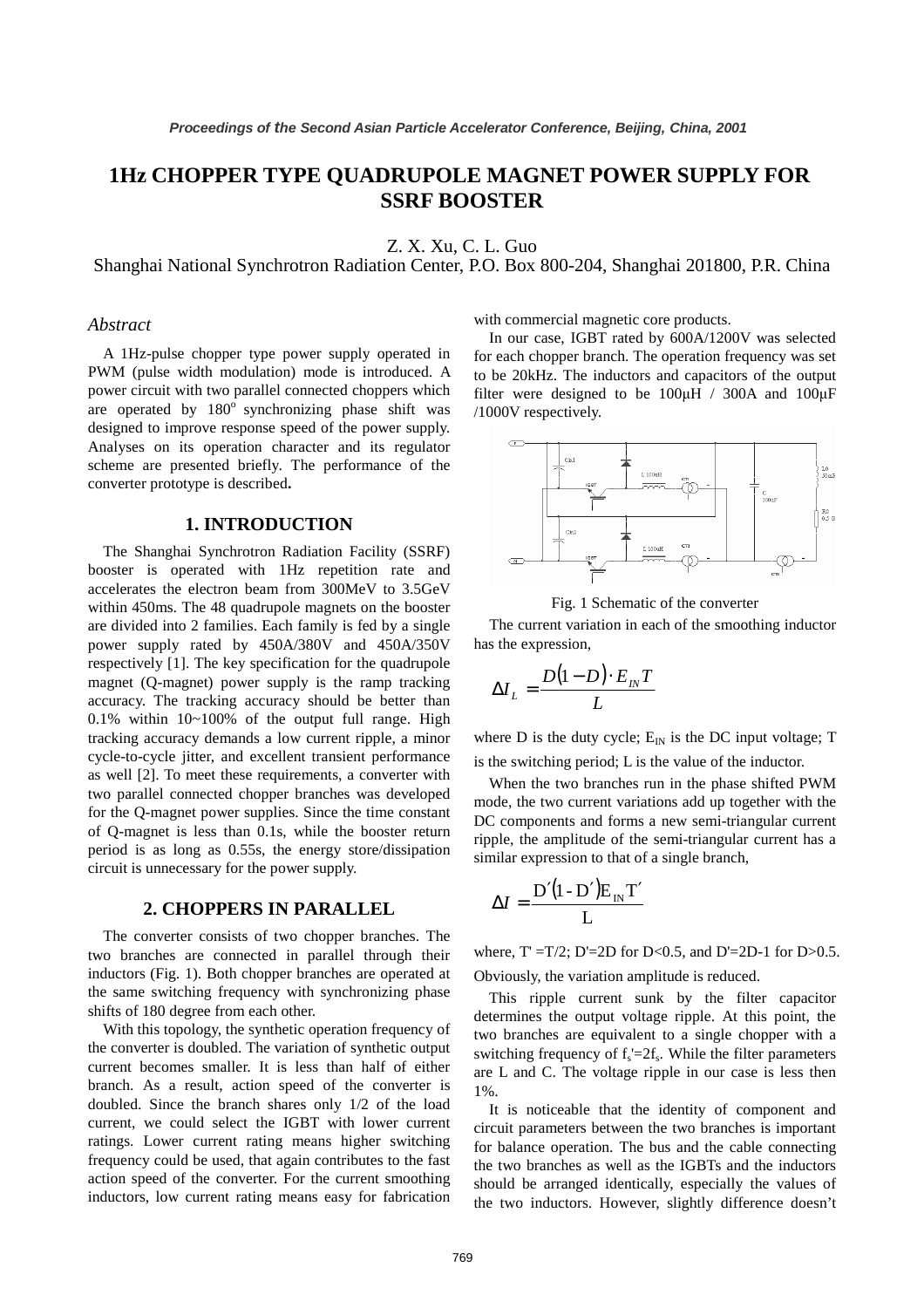matter very much. For example, a difference less than 5% between the inductors are permitted.

## **3. CURRENT REGULATORS**

Two levels of current regulation loops are designed for the converter: the load current loop and the branch current loop (Fig. 1, Fig. 2).

The load current loop with an integral element regulates the output current to the required tracking accuracy. The load current loop employs a bi-zero, bipolar compensator. The compensator increases the system response band to obtain a high response speed.

The two branch current regulation loops respond directly to the output of the load current regulator and insure that the two branch current track the converter reference and share the load current equally. Each branch regulator utilizes a proportion controller. Since the feed back signal is the branch current, very swift response to the outer loop could be obtained.



Fig. 2 The converter and the regulators scheme

For small signal and long term variation, the chopper can be simplified as a transformer with the ratio of 1:D [3]. We take the two branches in whole as a transformer. The equivalent block diagram of the converter is shown in Fig. 2. The regulation transfer structure diagram of inner loop is shown in Fig. 3.



Fig. 3 Structure diagram of the inner loop

where, u1 is the input signal of the inner loop from load current regulator; V1 is the inner loop regulator output signal;  $k=5$  is the gain of the proportional controller;  $E_{IN} = 500V$  is the source voltage; and  $V_m = 5V$  is the sawtooth wave amplitude of the PWM comparator. D is the duty cycle. D has an expression of  $D=u_2/V_m$ . And  $kE_N/V_m$  represents the transfer function of the chopper together with the PWM comparator and the preamplifier.

 $H_1(s)$  transfers the output voltage to inductor current. H<sub>2</sub>(s)= R/pfeeds the inductor current back. R is the shunt resistor, ρ is the ratio of the current transducer. The transfer function of V1/ u1 is  $G_2(s)$ ,

$$
G_2(s) = \frac{100k(1 + s\tau_0)(1 + s^2 LC)}{1 + 2k + s\tau_0 + s^2 \cdot 2kL_0C + s^3\tau_0LC}
$$

where,  $\tau_0 = L_0/R_0$  is the time constant of the magnet load.

With the inner loop transfer function  $G_2(s)$ , we have the structure diagram of the load current loop. The structure diagram is shown in Fig. 4.



Fig. 4 System structure diagram

where,  $G_3(s)=1/(s^2 LC+1)$  represents the filter section,  $G_4(s)=1/(R_0+sL_0)$  is the magnet load transfer function, and  $H(s)=R/\rho$  represents the current feed back transfer function.

The system, except the compensate part, has the transfer function:

$$
G_2(s)G_3(s)G_4(s)H(s) = \frac{2k}{1+2k+s\tau_0+s^2 \cdot 2kL_0C+s^3\tau_0LC}
$$

In order to obtain a better transient property, we choose to set the unit gain bandwidth frequency  $\omega_c$  at 4000rad/s,  $\approx$  2/5 of the filter character frequency. The phase margin is set to be 50 degree. We employ a bi-zero, bipolar regulator to accomplish the job. The regulator has the transfer function  $G_1(s)$ ,

$$
G_1(s) = \frac{29.39 \times 10^3 (0.930 \times 10^{-3} s + 1)(0.905 \times 10^{-3} s + 1)}{s (64.35 \times 10^{-6} s + 1)(64.53 \times 10^{-6} s + 1)}
$$

With the compensator, the system open-loop frequency response is shown in Fig. 5.



Fig. 5 System open-loop response

The compensated magnitude (top plot in Fig. 5) intersects the 0dB line at 4500rad/s with a slope of